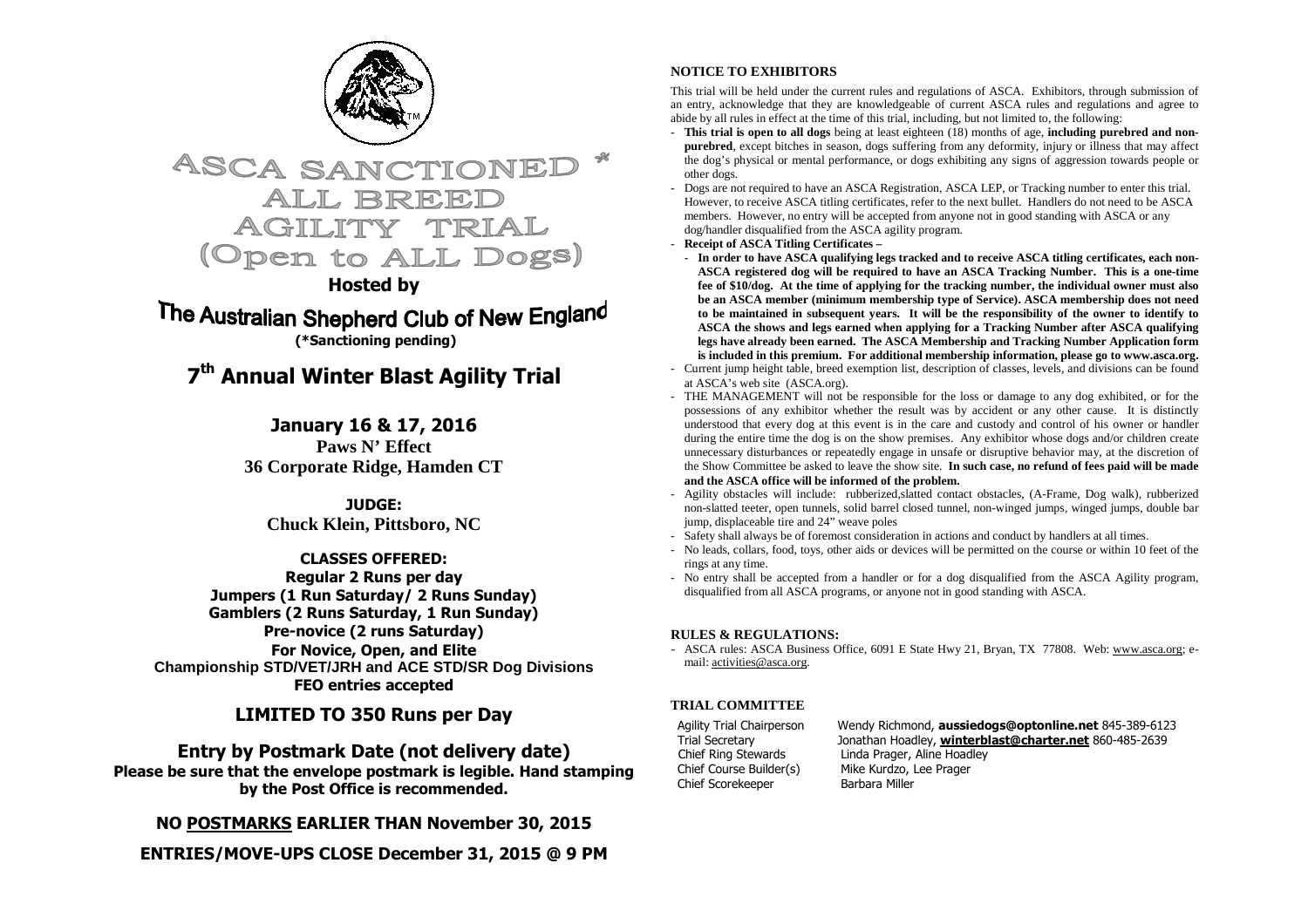#### **ENTRY FORM / ENTRIES / CONFIRMATIONS:**

- Entries will be accepted in the order they are sent, not received. For entries sent via Postal Service, the valid reference date is the postmark. Otherwise the valid date is the ship date. Entries with an early postmark will be processed after Day 5 receipts. Unreadable postmarks will be assumed to be the day previous to receipt.
- Entries may be accepted after the closing date if the trial does not fill.
- ASCA Registration/Tracking No If your dog is an ASCA registered Australian Shepherd (either full registration or LEP) or has an ASCA Tracking Number, write your dog's ASCA registration/LEP number/Tracking Number in this space.
- If this field is left blank, the ASCA Business Office will assume this dog is not registered with ASCA and will not automatically track qualifying legs. However, these dogs will still be placed and will receive any placement awards offered. You may submit the Service Membership Tracking Number Form with your entry – \*please make fees payable to ASCA\*.
- **Junior Handler entry fees will be one-half of the published fees. To be eligible for this discount, the Junior Handler must own or co-own the dog they are showing.**
- FOR EXHIBITION ONLY (FEO): Minimum age is 15 months. Any dog younger than 18 months must jump at least 4" lower than standard jump height; no toys or treats.
- A dog must compete in the height division in which they have been entered. Exception: when a dog is required by the judge to move to a higher height. These dogs will be placed last in the running order of the new jump height.
- Canadian Exhibitors: All fees MUST be submitted in US Funds via International Postal Money Order.
- Returned checks do not constitute a valid entry fee. Returned checks will incur a \$25 service charge.
- Telephone calls returned/initiated with questions on any entries will be made collect.

#### **SHOW SITE:**

- This event will be held indoors. Trial surface is mats over concrete. No crating in main building. Crating area will be in an adjacent building.
- A warm-up area, a single practice jump, and a set of weave poles will be provided for exhibitors.
- ALL dogs must be held on leash or crated except when competing or in the warm-up area.
- Enthusiasts of agility have earned a reputation for being among the most considerate and tidy. We thank everyone in advance for upholding the respectful tradition of leaving the trial site and related lodging sites cleaner than we found them.

#### **REFUNDS / WITHDRAWALS:**

 - There will be no refund/credit for entries withdrawn after the closing date, except for a dog's injury and/or illness or for bitches that come into season after the closing date. These entries will be eligible for a voucher for the amount of the total entry fee paid less \$20.00. A signed letter from your veterinarian must be included with your written request. Requests must be received by the trial secretary prior to the start of the trial. Voucher must be used towards another ASCNE agility trial. There will be no refunds if the trial cannot open or be completed by reason of riots, civil disturbances, fire, an act of God, public emergency, act of a public enemy, strike, or any other cause beyond the control of the Event Committee. There will be no refund in the event dog/handler are dismissed from the competition, regardless of reason.

#### **RULE CHANGE HIGHLIGHTS**

- The existing ASCA program has been renamed the **Championship Program:**

The **Championship Program** consists of the traditional three divisions, Standard, Veterans and Junior Handler. Dogs will earn the same ASCA titles as before, and qualify for Merit, Finals and HOF programs.

 **ACE Program**: The **ACE Program** exists for standard dogs(18 months & older) and senior dogs (10 yrs and older) that want to run at the next lower jump height and earn ASCA **ACE** titles. Vet and JrH divisions do not exist. Each dog and handler team can only enter one "program" per trial. Senior dogs jump 4" lower than their **ACE Program** height.

#### **TENTATIVE SCHEDULE AND RING ASSIGNMENTS**

 **Saturday** – EJ1, OJ1, NJ1, PN1, PN2, EG1, OG1, NG1, EG2, OG2, NG2, ER1, ER2, OR1, OR2, NR1, NR2. Run order low to high

 **Sunday** – ER3, ER4, OR3, OR4, NR3, NR4, EG3, OG3, NG3, EJ2, EJ3, OJ2, OJ3, NJ2, NJ3 Run order high to low.

(E=Elite, O=Open, N=Novice; R=Regular, J=Jumpers, G=Gamblers, PN=Pre Novice)

The running order of classes is subject to change at the discretion of the judges and/or the host club. The final order will be included in the confirmation packet.

#### **REGISTRATION / MEASURING**

- Saturday and Sunday between 7:00 and 7:30AM
- Dogs with a wither height  $\leq 20$ " will need to show proof of measurement or be measured at registration, unless the dog is jumping in the highest jump height offered in the specific program. Copies of ASCA, NADAC or AKC height cards may either be mailed in or presented at registration.

#### **MOVE-UPS:**

- Dogs receiving titles after the closing date may be upgraded by providing written notice to the Show Secretary, prior to the move up cutoff date listed on the front of this premium. Letters and e-mails containing the owner's full name, the dog's call name and ASCA number, entered class, and from and to level are acceptable.
- Move-ups from Saturday to Sunday will be permitted. Trial Secretary must be notified no later than 30 minutes after the last class on Saturday has finished.

#### **PRIZES / AWARDS**

- Green Qualifying Ribbons will be awarded to all dogs achieving a qualifying score.
- Placement Ribbons will be awarded to all dogs placing  $1<sup>st</sup>$  through  $4<sup>th</sup>$  in each class and jump height.
- Ribbons/prizes must be picked up during the weekend. Ribbons WILL NOT be mailed.

#### **FOOD / VENDORS**

- No food vendor at this trial. Lunch and snacks will be available for volunteers.

#### **JUMP HEIGHTS –**

| Dog's height<br>at withers | $11"$ &<br>under                                 | $14" \&$<br>under | 18" &<br>Under | 20" &<br>Under | Over $20$ "          | Over $20$ "<br>Optional |  |  |  |
|----------------------------|--------------------------------------------------|-------------------|----------------|----------------|----------------------|-------------------------|--|--|--|
| <b>CH</b> Standard         | 8"                                               | 12"               | 16"            | 20"            | $20+$ (jumps $20$ ") | 24"                     |  |  |  |
| <b>CH</b> Vets             |                                                  | 8                 | 12             | 16             | $16+$ (jumps $16"$ ) |                         |  |  |  |
| <b>ACE</b>                 | 4"                                               | 8"                | 12"            | 16"            | $16+$ (jumps $16"$ ) |                         |  |  |  |
| <b>SR ACE</b>              | 4"                                               | 4"                | 8"             | 12"            | $12+$ (jumps $12"$ ) |                         |  |  |  |
| <b>CH JrH</b>              | may jump at the standard jump height or 4" lower |                   |                |                |                      |                         |  |  |  |

- A dog may be entered in a class at a jump height higher than they are eligible provided the dog is not entered in the Veteran Division.

- No dog shall jump lower than 4" in the Junior Handler, Veteran Division or ACE program.
- 20+ and 24 will be scored and placed together as one class.
- Refer to the current ASCA rulebook for the current Breed Jump Height Exemption List.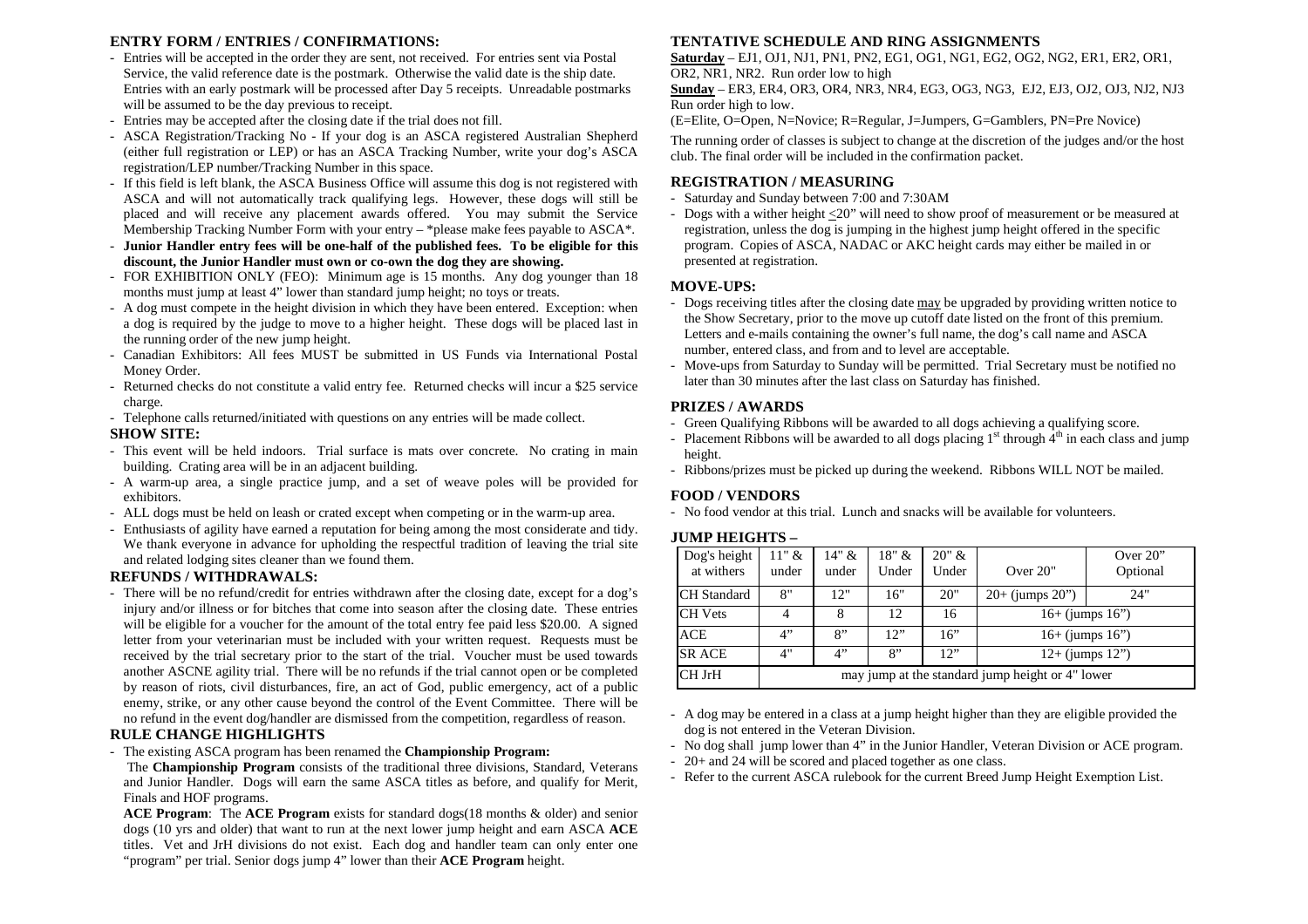#### *Directions to Paws N' Effect 36 Corporate Ridge Hamden, CT 06514:*

From I-91 – Take exit 10 (rt 40) to end. Right onto Rt 10 (Whitney Ave) approx 1  $\frac{1}{2}$  mi. to left onto Sherman Ave at Dunkin Donuts. 1.1 mi to right onto Corporate Ridge. Bldg to left at top of hill.

Rt 15 south – Take exit 62 (Whitney Ave. north). Right onto Whitney Ave and follow as above.

Rt 15 north – Exit 60 (Dixwell Ave)Left onto Dixwell, then left onto Rt 10 north. Go 2.1 mi to Sherman Ave and follow as above.

I-84 – Exit to I-691, first exit onto Rt 10 south. Through Cheshire into Hamden to right onto Sherman Ave and follow as above.

#### **ACCOMMODATIONS - Make your Reservations Early!!!**

Hotels that accept dogs are quickly becoming a rarity. Please behave responsibly! Clean up after your dog, bring sheets to cover the furniture, do not groom or bathe your dog inside, do not leave your dog(s) unattended in the room, and please be respectful of other guests who do not have to be up at 6:00 a.m.

Clarion Hotel and Suites, Whitney Ave., Hamden (203)288-3831 (5 min from site, \$150.00 pet damage charge waived for ASCNE/Paws, unless deemed necessary by management), a block of 10 rooms is saved for ASCNE. Mention ASCNE 2016 or Paws for \$89 special rate. Cut-off date is 12/15/2015.

Best Western, North Haven (203) 239-6700 (15 min from site, \$25/night/dog fee),

America's Best Value Inn (formerly Red Carpet Inn), Cheshire (203) 272-3244 (10 min from site, \$20/dog/day).

#### **SOME MOTEL COURTESIES TO OBSERVE:**

- Cover the motel's bedding with a sheet, whether or not you think your dog will get on the bed.

- If you crate your dog, please bring a towel to put under the crate to keep marks off the rug. Bring a towel to put under your dog's food dish.
- Make every effort to have your dog free of fleas BEFORE arriving.
- All poop must be picked up, bagged, and disposed of properly by the dog's handler. The Event Committee will excuse competitors who fail to pick up after their dogs at the trial site or the motel.

- Don't leave your dog unattended. If you must leave, take them with you.



## **ASCA MEMBERSHIP AND TRACKING NUMBER APPLICATION FORM**

In order to have ASCA trial points tracked and to receive titling certificates, each non‐ASCA registered dog will be required to have an ASCA Tracking Number. This is a one‐time fee of \$10/dog. At the time of applying for the tracking number, the individual owner must also be an ASCA member (minimum membership type, Service, is required). ASCA membership does not have to be maintained in subsequent years. It will be the responsibility of the owner to identify previous ASCA points earned when applying for a Tracking Number. Please type or print clearly. Incomplete or illegible forms will be returned.

#### **Membership Application:**

|                     | City, State, Postal Code: New York: 2008. The State of the State of the State of the State of the State of the State of the State of the State of the State of the State of the State of the State of the State of the State o |
|---------------------|--------------------------------------------------------------------------------------------------------------------------------------------------------------------------------------------------------------------------------|
|                     |                                                                                                                                                                                                                                |
| go to www.asca.org) | Service Membership Fee: \$10.00 per person (If you are interested in other membership types,                                                                                                                                   |

I (We) agree to abide by the ASCA Articles of Incorporation, Bylaws, and all ASCA Rules and Regulations governing the ASCA Registry and all other ASCA programs.

Owner's Signature (1):\_\_\_\_\_\_\_\_\_\_\_\_\_\_\_\_\_\_\_\_\_\_\_\_\_\_\_\_\_\_\_\_\_\_\_\_\_\_\_\_\_\_\_\_\_\_\_\_\_\_\_\_\_\_\_\_\_\_

Owner's Signature (2):

If Owner/Co-Owner is under  $18$ , please provide date of birth:

#### **Dog Information: Lifetime fee for tracking number is \$10.00 per dog for ASCA Members**

Dog's Full Name:

Dog's Call Name: \_\_\_\_\_\_\_\_\_\_\_\_\_\_\_\_\_\_\_\_\_\_\_\_\_\_\_\_\_\_\_\_\_\_\_\_\_\_\_\_\_\_\_\_\_\_\_\_\_\_\_\_\_\_\_\_\_\_\_\_\_\_

Sex: \_\_\_\_\_\_\_\_\_\_\_\_\_\_\_\_\_\_\_\_\_\_\_\_\_\_\_\_\_\_\_\_\_ Birthdate: \_\_\_\_\_\_\_\_\_\_\_\_\_\_\_\_\_\_\_\_\_\_\_\_\_\_\_\_\_\_\_

Breed:

Previous ASCA points earned (If more space is needed, please attach another sheet):

\_\_\_\_\_\_\_\_\_\_\_\_\_\_\_\_\_\_\_\_\_\_\_\_\_\_\_\_\_\_\_\_\_\_\_\_\_\_\_\_\_\_\_\_\_\_\_\_\_\_\_\_\_\_\_\_\_\_\_\_\_\_\_\_\_\_\_\_\_\_\_\_\_\_\_\_\_ \_\_\_\_\_\_\_\_\_\_\_\_\_\_\_\_\_\_\_\_\_\_\_\_\_\_\_\_\_\_\_\_\_\_\_\_\_\_\_\_\_\_\_\_\_\_\_\_\_\_\_\_\_\_\_\_\_\_\_\_\_\_\_\_\_\_\_\_\_\_\_\_\_\_\_\_\_ **Mail completed form with check, money order, or credit card information to: ASCA Business Office 6091 E State Hwy 21, Bryan, TX 77808** 

 **You may scan/email the form to agility@asca.org or fax to: (979)778**‐**1898 and pay with credit card. Please contact the office for more information.**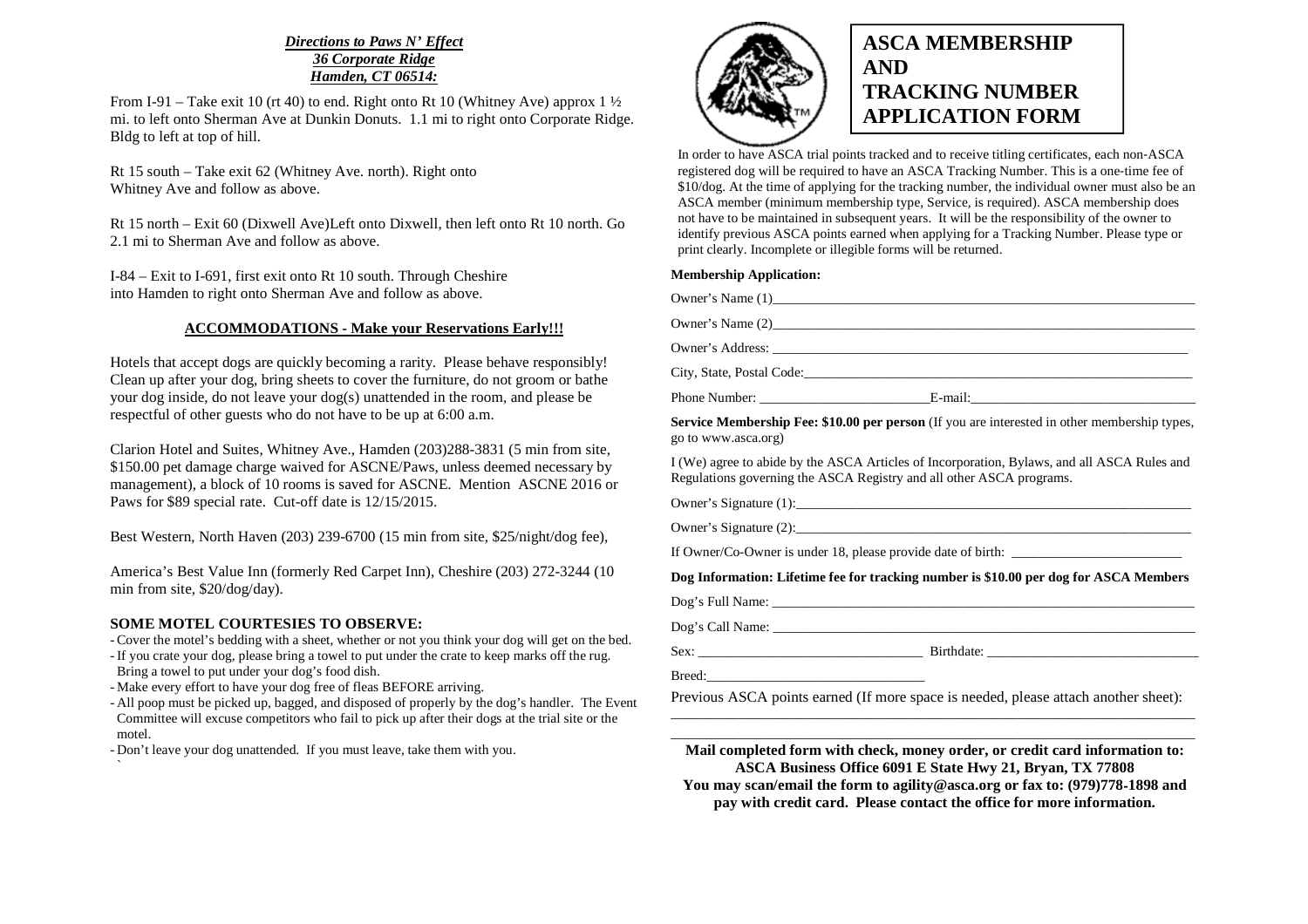#### **Volunteer Sign-Up (…We Really Need Your Support)**

As at every event, no club can pull off a trial without the help and support of our exhibitors to keep the agility trial running smoothly and efficiently. **We will not be able to do this without your involvement.** Working in and around the ring is a great way to increase your knowledge and understanding of the sport. If you have a guest or significant other who would be willing to work at the trial, we'd be thrilled!

We appreciate your help and will do what we can for your comfort, including the volunteers' refreshment area for trial workers and helpers.

This year we plan on having a volunteer sign-up board available each morning of the trial.

Thank you for volunteering and making this a better show for everyone. We couldn't do it without you!

### **For Your Records - Summary of Entries**

| Check #: ______________ Amount: ______________ |                                                                                  |  |
|------------------------------------------------|----------------------------------------------------------------------------------|--|
|                                                |                                                                                  |  |
|                                                |                                                                                  |  |
|                                                |                                                                                  |  |
|                                                |                                                                                  |  |
|                                                |                                                                                  |  |
|                                                |                                                                                  |  |
|                                                |                                                                                  |  |
|                                                |                                                                                  |  |
|                                                |                                                                                  |  |
|                                                |                                                                                  |  |
|                                                |                                                                                  |  |
|                                                |                                                                                  |  |
|                                                |                                                                                  |  |
|                                                |                                                                                  |  |
|                                                |                                                                                  |  |
|                                                |                                                                                  |  |
|                                                |                                                                                  |  |
|                                                | ,我们也不会有什么。""我们的人,我们也不会有什么?""我们的人,我们也不会有什么?""我们的人,我们也不会有什么?""我们的人,我们也不会有什么?""我们的人 |  |
|                                                | ,我们也不会有什么?""我们的人,我们也不会有什么?""我们的人,我们也不会有什么?""我们的人,我们也不会有什么?""我们的人,我们也不会有什么?""我们的人 |  |
| <b>Accommodations:</b>                         |                                                                                  |  |
|                                                |                                                                                  |  |
|                                                |                                                                                  |  |
|                                                |                                                                                  |  |
|                                                |                                                                                  |  |
|                                                |                                                                                  |  |
|                                                |                                                                                  |  |

# **ATCH**

If you think you might get your ATCH please check here \_\_\_\_\_\_so we can have your bar and ribbon ready!! Your name:\_\_\_\_\_\_\_\_\_\_\_\_\_\_\_\_\_\_\_\_\_\_\_\_\_\_\_\_\_\_\_\_\_\_\_\_\_\_\_\_